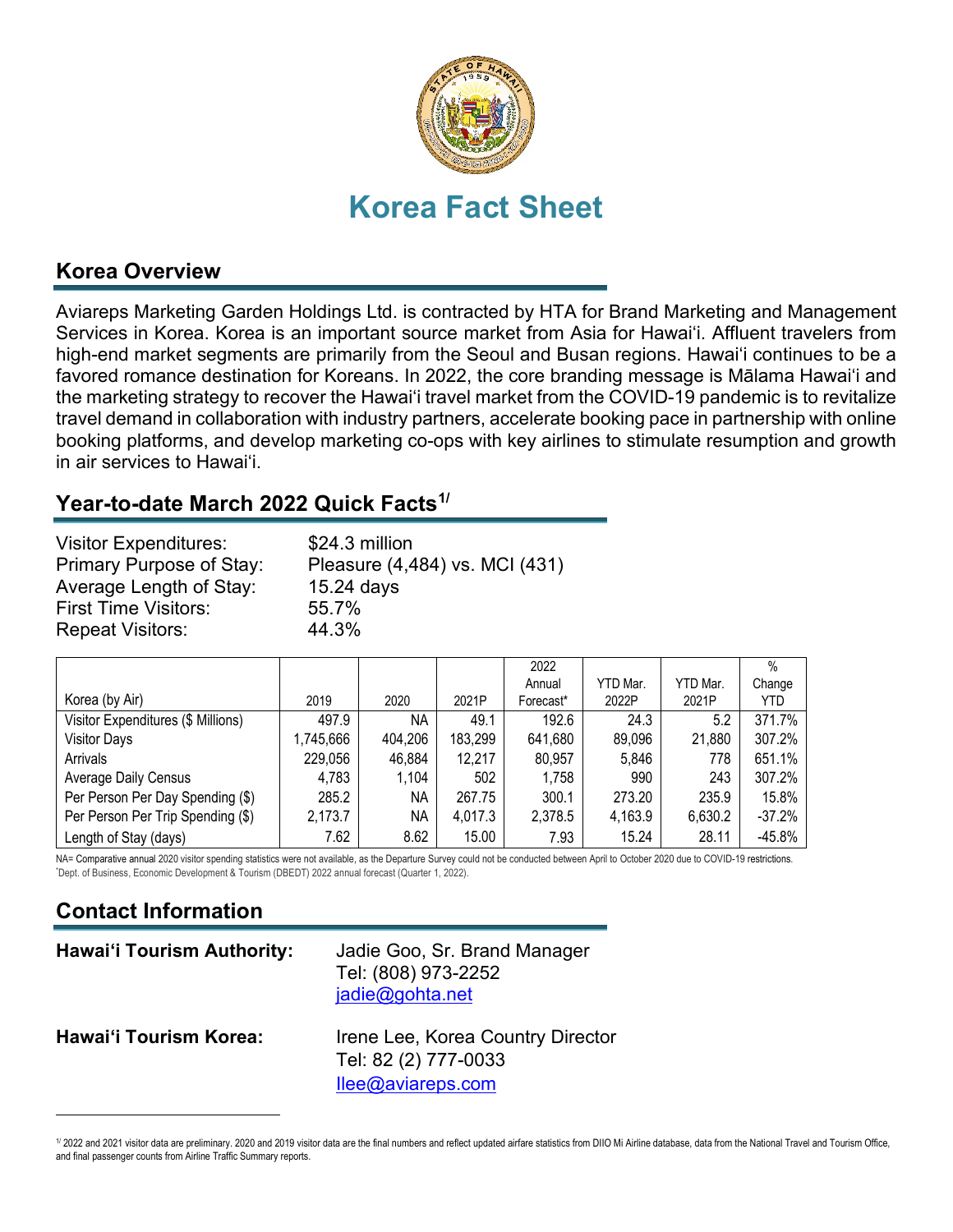### **Market Summary**

Prior to the global COVID-19 pandemic and Hawai'i's quarantine requirements for travelers, the State of Hawai'i achieved record-level visitor expenditures and arrivals in 2019 through February 2020. Due to concerns about the rapid surge of COVID cases worldwide and the limitations of Hawai'i's health care system, on March 17, 2020 Hawai'i Gov. David Ige asked visitors to [postpone their trips](https://www.staradvertiser.com/2020/03/17/breaking-news/hawaii-records-4-more-cases-of-coronavirus-including-big-islands-first-case/) for at least 30 days. The counties also began issuing stay-at-home orders. On March 26, 2020, the state implemented a 14-day mandatory travel quarantine. Subsequently, nearly all trans-Pacific and interisland flights were canceled, cruise ship activities were suspended and tourism to the islands all but shut down. This continued until mid-October 2020, when the state initiated the Safe Travels program, which allowed trans-Pacific travelers to bypass the quarantine if they had a valid negative test for COVID-19.

Through March 25, 2022, domestic passengers could bypass the State's mandatory five-day selfquarantine if they were up-to-date on their vaccination or with a negative COVID-19 pre-travel test result from a Trusted Testing Partner through the Safe Travels program. The Safe Travels Program ended on March 25, 2022, and domestic pre-travel requirements ceased as of March 26, 2022. Passengers arriving on direct international flights were subjected to federal U.S. entry requirements which included proof of an up-to-date vaccination document and negative COVID-19 test result taken within one day of travel, or documentation of having recovered from COVID-19 in the past 90 days, prior to their flight.

- Through the first quarter of 2022, there were 5,846 visitors from Korea, compared to 63,131 visitors in the first quarter of 2019.
- There were 91 scheduled flights with 25,636 seats in the first quarter of 2022, compared to 271 flights with 88,217 seats in the first quarter of 2019.
- For all of 2021, 12,217 visitors arrived from Korea. In comparison, there were 46,884 visitors (-73.9%) from Korea in 2020, and versus 229,056 visitors (-94.7%) in 2019.
- There were 140 scheduled flights and 39,160 seats from Korea in 2021, compared to 238 flights and 72,287 seats in 2020, and 1,027 flights and 326,398 seats in 2019.

#### **Market Conditions**

- Korea's exports grew for a 17th straight month in March 2022, but expanded at a slower pace in with its trade balance swinging to a deficit as imports surged amid soaring energy prices. Exports in March expanded 18.2 percent from a year earlier to \$63.48 billion, beating expectations for a 15.9 percent rise from a Wall Street Journal poll of seven economists.
- the average USD/WON exchange rate in March 2022 was KRW 1,221.74, slightly depreciated compared to the previous rate of 1,187.83 in February 2022.
- Korea has recorded 86.6 percent vaccination rate and 63.7 percent booster rate as of March 31, 2022. From March 31, Korea started vaccinating children between the ages of 5 and 11. A total of 3,068,726 children are eligible for vaccination.
- Korean government relaxed its business curfew from 10 pm to 11 pm by one hour effective March 4.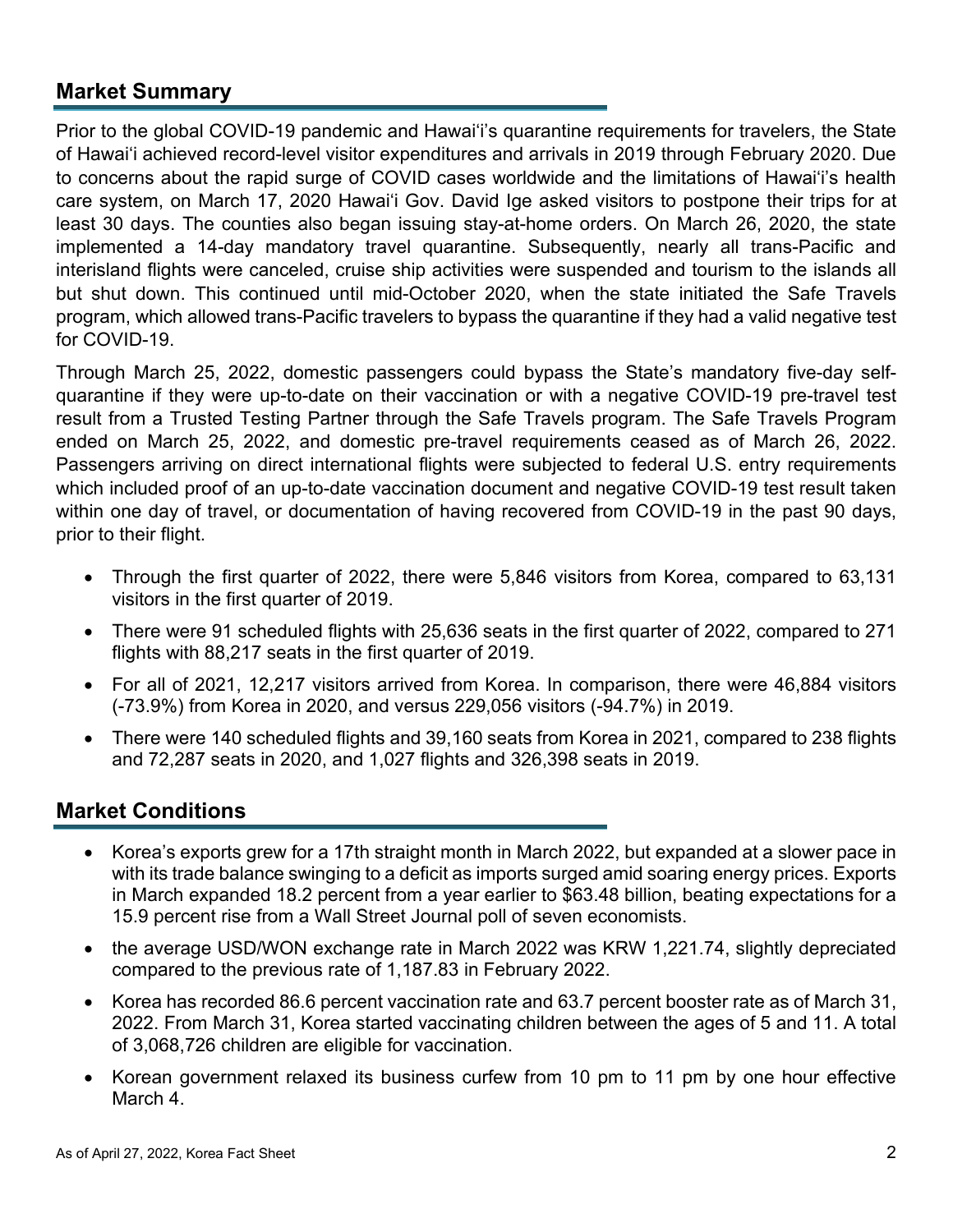- Advisory to avoid non-essential trips abroad has been extended to April 13, 2022. The Ministry of Foreign Affairs is planning to update the special travel advisory to the usual travel warning system for each country in April.
- According to Interpark and Timon, inquiries about overseas travel increased rapidly after the announcement of the lifting of quarantine upon entry. Travel agencies rapidly started sales promotions.TV home shopping and T-commerce channels have already started selling overseas travel products including Hawai'i package tours.
- A recent survey showed that 55 percent Koreans had looked into overseas travel products after the government's announcement of quarantine exemption for international arrivals. 40 percent of respondents selected the second half of this year as the time when they would travel abroad. As for the preferred concept of overseas travel, 'beach resorts' showed a high preference of 37 percent, followed by 'big city tours' at 24 percent and 'small city tours' at 19 percent. As for the type of companion, 'family' was the highest (53%). The trip length preferred was '5-6 days' (38%) and 'one week or more' (30%). (Source: Timon, March 22-29, 530 respondents)
- Airlift: Korean Air is operating 3 weekly flights. Korean Air is planning 5 weekly flights for May 2022 and considering daily flights for July. Asiana Airlines resumed operations on April 3, 2022 with 3 times flights per week. Hawaiian Airlines increased to 4 weekly flights from March 27, 2022.

|                   |         |        |        | YTD Mar. | YTD Mar. | % Change   |
|-------------------|---------|--------|--------|----------|----------|------------|
| Korea (by Air)    | 2019    | 2020   | 2021P  | 2022P    | 2021P    | <b>YTD</b> |
| O'ahu             | 225,488 | 46,133 | 11,196 | 5,507    | 658      | 737.1%     |
| Maui County       | 29,619  | 4,711  | 1,387  | 868      | 79       | 1002.2%    |
| Maui              | 29,303  | 4,668  | 1,352  | 861      | 74       | 1056.3%    |
| Moloka'i          | 846     | 71     | 36     | 23       |          | <b>NA</b>  |
| Lāna'i            | 499     | 105    | 14     | 24       |          | 468.0%     |
| Kaua'i            | 7,191   | 1,361  | 342    | 277      | 25       | 989.4%     |
| Island of Hawai'i | 25,273  | 6,923  | 1,372  | 1,096    | 95       | 1047.8%    |

## **Distribution by Island**

#### **Airlift: Scheduled Seats and Flights**

| Scheduled | 2022   |                     |                |        |         | 2022   |       |             |        |        | %CHANGE     |                       |       |             |        |  |
|-----------|--------|---------------------|----------------|--------|---------|--------|-------|-------------|--------|--------|-------------|-----------------------|-------|-------------|--------|--|
| seats     |        | $\sim$ $\sim$<br>wz | ∩२<br>w        | Q4     | Annu.   | $\sim$ | Q2    | $\sim$<br>w | Q4     | Annual | $\sim$<br>Q | ∩∩<br><b>U</b> Z      | Q3    | $\sim$<br>س | Annua. |  |
| Seoul     | 25,636 | 51.205              | 78 414<br>∪. ⊤ | 93.538 | 248.793 | 3.614  | 6,950 | 10.008      | 18.588 | 39.160 | 609.        | <b>636 8</b><br>uuu.u | 683.5 | 403.2       | 535.3  |  |

Source: DBEDT analysis based on scheduled seats from Diio Mi flight schedules as of April 26, 2022, subject to change.

| Scheduled | 2022 |              |            |             | 2022  |    |              |                                         |    | %CHANGE |             |                          |              |              |       |
|-----------|------|--------------|------------|-------------|-------|----|--------------|-----------------------------------------|----|---------|-------------|--------------------------|--------------|--------------|-------|
| flights   |      | $\sim$<br>₩∠ | ~~<br>سلاب | Q4          | Annua | Q1 | $\sim$<br>u۷ | $\sim$ $\sim$<br>∾                      | س  | Annua   | $\sim$<br>Q | ~~<br>∠یک                | $\sim$<br>שנ | Q4           | Annua |
| Seoul     |      | 163          | 245        | 041<br>۱۰ ک | -914  | ٠. | -            | $\sim$<br>$\overline{\phantom{a}}$<br>◡ | oc | 140     | 600.0       | rr <sub>0</sub><br>55Z.U | 580.6        | 374.<br>г. д | 480.0 |

Source: DBEDT analysis based on scheduled flights from Diio Mi flight schedules as of April 26, 2022, subject to change.